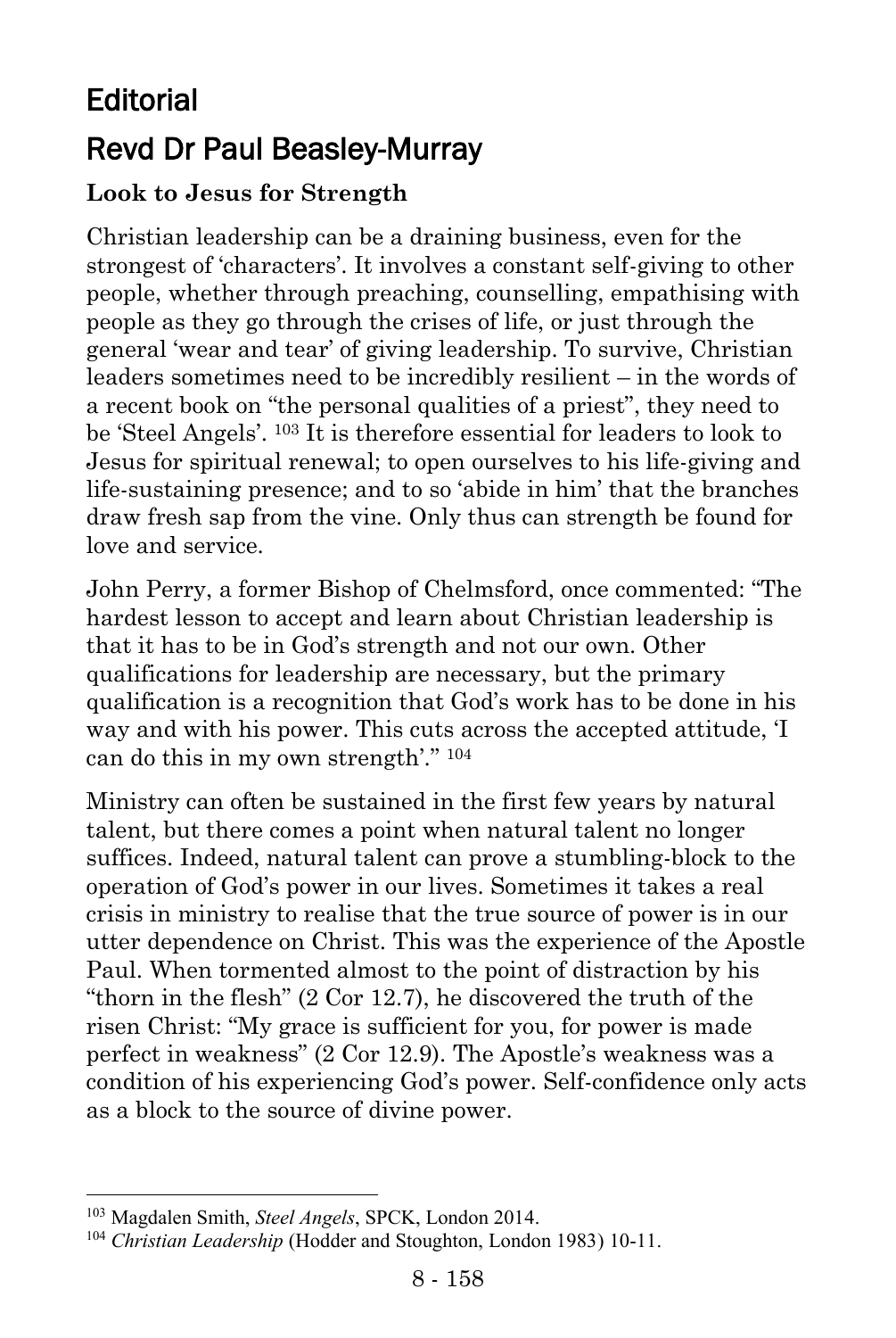In other words, when we speak about developing character, it is always in relation to Christ. Strength to lead and minister in Christ's name is found in Christ alone. Our own resources are finite, his are infinite. This was the experience of Carlo Carretto, who described how God made him face up to his inadequacy and his need of power greater than his own: "Now I contrast my powerlessness with the powerfulness of God, the heap of my sins with the completeness of his mercy. And I place the abyss of my smallness beneath the abyss of his greatness. God can do everything and I can do nothing, but if I offer this nothing in prayer to God, everything becomes possible to me." <sup>105</sup>

Strength is needed in time of weakness. It is also needed in time of temptation. As with all God's people, the temptations that afflict leaders can be many and various. For instance, 'success' in ministry can be a leader's downfall. According to C H Spurgeon, "Success exposes a man to the pressures of people and thus tempts him to hold on to his gains by means of fleshly methods and practices, and to let himself be ruled wholly by the dictatorial demands of incessant expansion. Success can go to my head and will unless I remember that it is God who accomplishes the work, that he can continue to do without my help, and that he will be able to make out with other means whenever he wants to cut me out." Leaders need to look to Jesus for strength to remain humble and faithful.

Equally demanding are those occasions when 'success' does not appear to accompany our ministry. The temptation is then to look around, and in looking around become jealous of others. Indeed, in many ways jealousy seems to be the ministerial sin par excellence. Michael Ramsey, a former Archbishop of Canterbury, wrote that jealousy "is a poison which spreads more easily than you would think. You can be jealous of a man because he has gifts which you would like. You can be jealous of a man because while you think he lacks your gifts, he seems to be more successful than you. You can be jealous of a man because some of the people look to him when you thought of them as *your* people looking to you for spiritual help. In this case your love for people, through its intensity of feeling, can make you jealous, as you think of them as *your* people.

 $\overline{a}$ 

<sup>105</sup> Carlo Carretto, *Letters from the Desert* (Darton, Longman & Todd, 2nd ed. 1990).